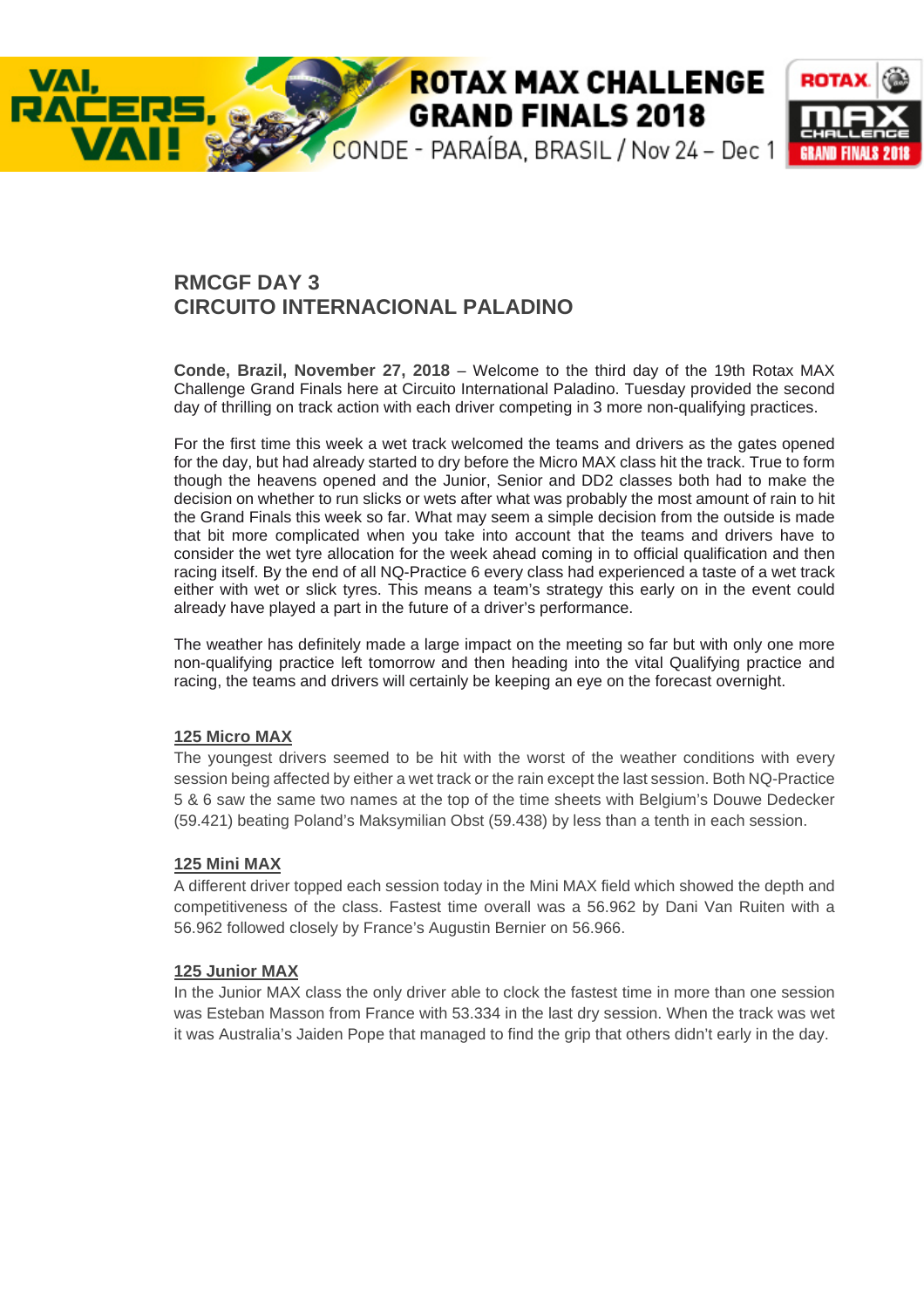#### **125 MAX**

The first Senior class out on track was also hit by the weather which meant that the two fastest times of the day were seen in the NQ-Practice 5. Austria's Mario Novak managed a 52.682 ahead of James Lowther from the UK with a 52.682. Later in the day in his last session Zac Stitchbury posted a 52.799 to prove he is one to watch in his first Grand Finals event.

#### **125 MAX DD2 Masters**

The DD2 Masters came out fighting and brought the competition to Matthew Hamilton (52.885) from New Zealand who although was fastest in two of his three sessions was beaten to the fastest time of the day by less than 0.1 seconds by Finland's Antti Ollikainen (52.832). Fourtime Rotax MAX Challenge World Champion, Christiano Morgardo showed he is back to fight for another crown by showing the fastest pace in the wet session with a 1.06.782.

#### **125 MAX DD2**

Another driver to continue his good form from yesterdays practice was Australia's Ryan Kennedy who managed to be fastest in all but one of his group sessions today. Daniel Formal achieved the same feat if only just slightly off Kennedys 52.117 with a 52.294.

#### **EKM THUNDER KARTS**

The first Non-Qualifying practice of the week took place towards the end of the day and it was Roberto Da Silveira who showed that his experience of the circuit here from the previous days racing in the American Series will benefit him against the EKM drivers that he will race against this week. Karim Hussein Bock however proved this advantage will not matter for long when he managed to post a time only 0.019 behind.

Once the track action had finished for the day it was the turn of the Race Director to brief all of the drivers on the procedures and expectations of them tomorrow once competition starts. There will be one final Non-Qualification Practice ahead of the Official Qualification which determines the start positions for the Heat Races. The close times and depth of talent already seen here this week, combined with the unpredictability of the weather, promises some great and exciting racing to come.

Stay updated by downloading the New App: Rotax Grand Finals for either IOS or Android phones. You can access live timing through the website: https://www.rotax-kart.com/de/Max-Challenge/Grand-Finals/Grand-Finals-2018/Follow-the-Races/LIVE-RESULTS

Stay tuned for our upcoming daily reports, which bring the intense action of the RMCGF to you!

For more information about the Rotax MAX Challenge, please visit our website.

The Rotax MAX Challenge (RMC) is a professional kart racing series established, owned and organized by BRP and its Rotax kart engine distributors. Approved by and in compliance with CIK / FIA, the RMC is a "one-make-engine" formula: only Rotax kart engines that are checked